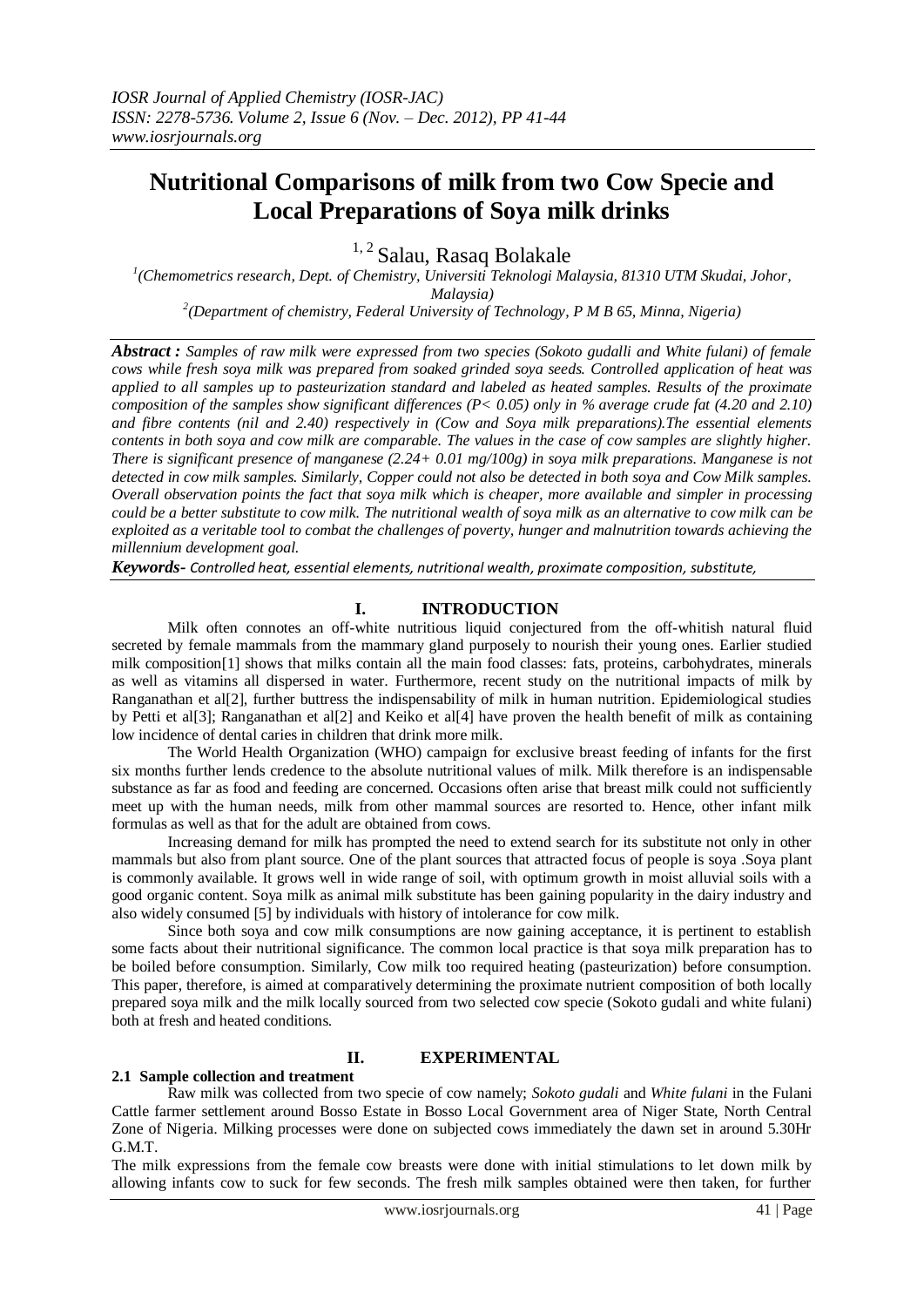processing, to the chemistry laboratory of Federal University of Technology, Minna, Nigeria. The fresh milk are labelled as Fresh Cow Milk (FC1 and FC2 respectively for *Sokoto gudali* and *White fulani* ).Heat was applied to the milk in pasteurization manner [6]. The heated sample are labeled as (HC1 and HC2).

The soya beans were obtained from Minna Central Market, Niger State, north Central, Nigeria. Sizeable quantities were soaked overnight with tap water to replicate as they are locally prepared and consumed by the public. The swollen and softened beans were passed to a pre-cleaned grinding machine. More cold water was added to further homogenize the mixture. A clean white cloth was then used to squeeze out the milk Content. This milk sample is labeled as fresh Soya Milk (FSM). The freshly squeezed milk was then heated close to boiling and labeled as heated soya milk (HSM).

### **2.2 Proximate analysis**

The proximate analysis was carried out to determine the crude fat, protein and fibre content as well as ash, moisture, carbohydrate and energy content of samples. The crude fat content was obtained using soxhlet apparatus and extracting with petroleum ether as cited in Association of Official Analytical Chemists' methods [7]. The Nitrogen content was determined by micro Kjeldahl method as described in [8]. The Nitrogen content was converted to protein by multiplying by a factor of 6.25.Carbohydrate was determined by difference. The moisture, ash and fibre content determinations were carried out according to the Association of Official Analytical Chemists' methods [7].

## **2.3 Digestion of sample for mineral analysis**

Wet ashing procedure was followed in digesting the samples. 2g of each of the dried samples was weighed into a beaker. 20cm<sup>3</sup> of a mixture of per chloric and nitric acid ratio 1:4 was measured and added to the sample in the beaker. A few bead stone was added as anti-bumping agent.

The mixture was heated with a hot plate at a temperature of  $200^{\circ}$ C. It was then swirled with occasional addition of nitric acid until the digest was clear solution. This was allowed to cool and was filtered through acid wash filter paper into a 100cm<sup>3</sup> volumetric flask and was made up to the mark. The filtrate was transferred into a polyethylene container temporarily before subsequent determination of the mineral content.

#### **2.4 Instrumental determination of minerals**

Atomic absorption spectrophotometer (BUCK scientific ACCUSYS 211 model no210 VGP) was used to determine Calcium (Ca), Zinc (Zn), Magnesium (Mg), Manganese (Mn), Copper (Cu) and Iron (Fe). Flame photometer (model JENWAY PFP7) was used to determine the concentration of Potassium (K) and Sodium (Na).

## **2.5 Colorimetric determination of phosphorus**

Colorimetric method involving PhosphoVanado Molybdate complex was used to quantify the phosphorous present in the sample. Ammonium vanadate and Ammonium molybdate reagent solutions were prepared. Ammonium vanadate solution was prepared by dissolving  $0.625g$  of ammonium vanadate, NH<sub>4</sub>VO<sub>3</sub> in  $125 \text{ cm}^3$  of hot distilled water and followed by the addition of  $5 \text{ cm}^3$  of concentrated nitric acid. The solution was diluted with distilled water to reach the  $250 \text{ cm}^3$  volumetric flask. The Ammonium molybdate reagent solution was prepared by dissolving 12.5g of ammonium molybdate crystals,  $(NH<sub>4</sub>)<sub>6</sub>Mo<sub>7</sub>O<sub>24</sub>$ , 4H<sub>2</sub>O in warm distilled water.

The solution was then diluted with distilled water to reach the  $250 \text{ cm}^3$  volumetric flask.

20 cm<sup>3</sup> of each of the sample digests was transferred to 250 cm<sup>3</sup> volumetric flask followed by addition of 100cm<sup>3</sup> of distilled water, 40cm<sup>3</sup> of each of the prepared reagents and then made up to the 250 cm<sup>3</sup> mark of the flask. Standard concentrations of potassium di-hydrogen phosphate containing dilute nitric acid and same quantities of the two reagents. Absorbance, first with blank and then standards are determined at 465 nm wavelength using 1 cm cell. Phosphorus concentrations in the samples are obtained using calibration curve.

# **III. RESULTS AND DISCUSSION**

# **3.1 Food Proximate Composition**

Table 1 reveals the values of the food content of the studied samples. The ash contents of the milk samples are quite comparable. This is an indication that all the samples investigated have mineral-nourishing capabilities. However it is quite apparent that the absolute value of that of cow milk (0.90%) is higher than that of soya (0.55%). Both are within the range reported by [9], for whole raw milk of *Horro* cow specie in Guto Wayo (0.70) and Bila Sayo (0.70) districts of Ethiopia. The major contrasts in the food proximate content are the values obtained for the fat contents. This significant difference showed cow milk to be about two times richer in fat content than soya milk preparation. Fat content of food is the major contributor to the energy value of food. This implies that cow milk is more energy yielding than soya milk preparation. The low fat content of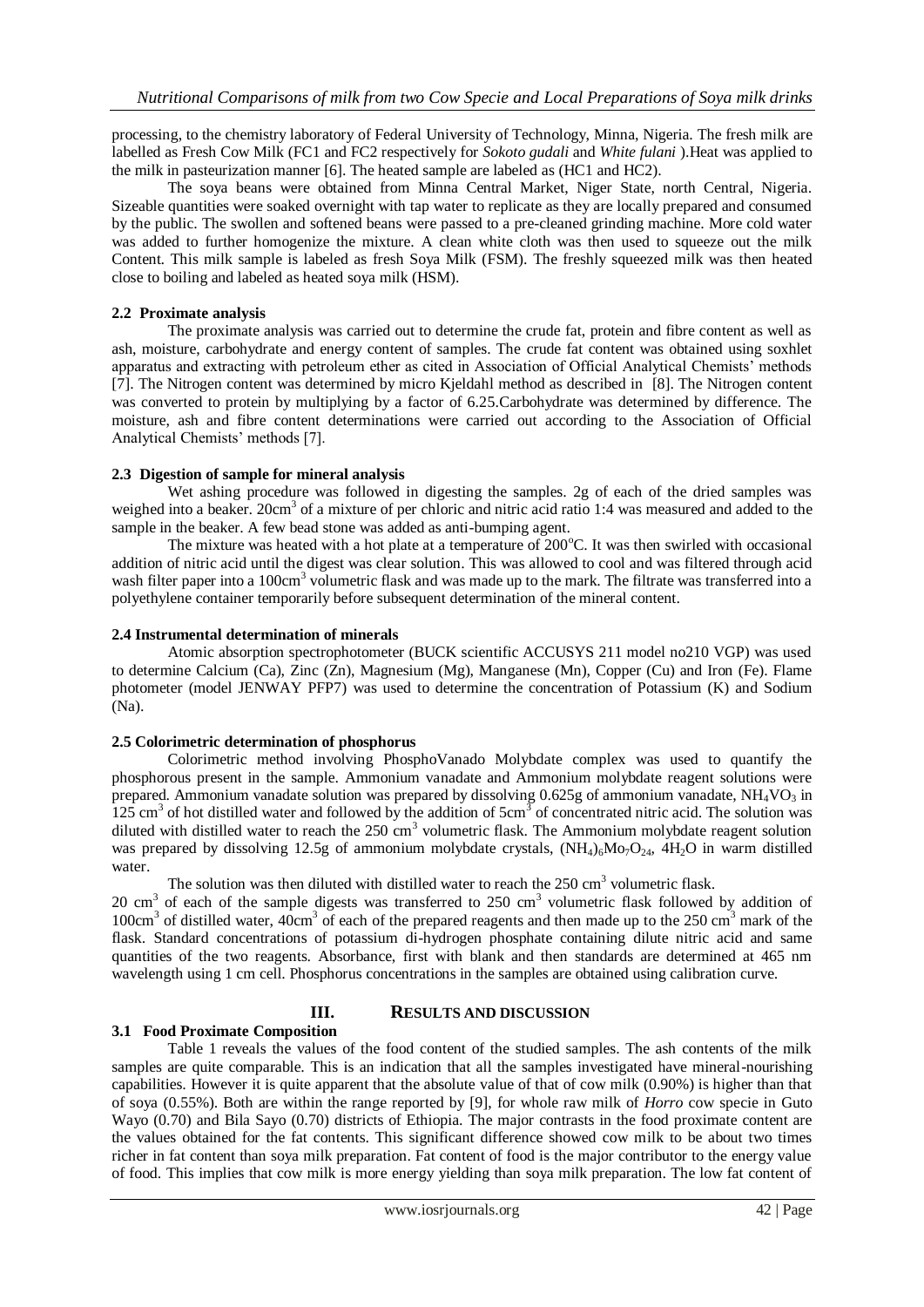the soya milk preparation is a health advantage. This is because of less risk of cholesterol elevation action in the bloodstream. From studies [10], fats of animal origin rather plant; usually contain some high saturated fatty acid implicated for raising blood cholesterol. The presence of high levels of cholesterol in the bloodstream may form some deposits in the arteries in a fatty nature. These deposits may slow or block the flow of blood through the body and possibly causing heart attack or stroke.

#### **3.2 Mineral composition**

Generally, averages of both milk preparation samples contain comparable mineral elements in due proportions. Copper element was not detected in both milk preparations. Manganese was detectable in soya milk preparation samples. Manganese is an essential trace element required in the body for the nourishment of the brain and nerves in the nervous system [11]. It also plays an active role in reproduction, digestion and metabolism of amino acids, carbohydrates (sugar), cholesterol and fat as well as the skeletal structure formation [12]. The manganese average value of 2.24 mg/100g is equivalent to 5.77mg / 250mL of highly concentrated commercial soya milk preparation. The figure is close to the limit of Required Dietary Allowance (RDA) 2.50 – 5.00 mg[13] . Adequate presence of manganese accords the soya milk preparation a higher level of preference.The two cow species: *Sokoto gudali* and *White Fulani,* have comparable values of the mineral contents determined except in sodium, calcium and phosphorus where *White Fulani* contains greater values. This implies that *White Fulani* contains more adequate strong bone and teeth formation mineral elements (Ca and P).The less value of sodium in *Sokoto gudali* shows that it is less likely to contribute to high blood pressure.

The application of heat in the milk preparation does not make appreciable changes in values of the mineral content compared to the value obtained from fresh ones. However, the average result obtained for all the three samples showed that hotter state of the milk preparations is accompanied with increased content of sodium. This observation agrees with [13].

The average value of sodium to potassium ratio (Na: K) in both cow and soya milk preparations are comparable and within the permissible value of less than 1[15] (NRC, 1990). Sodium to potassium ratio is necessary in discussing healthy food. Both sodium and potassium are essential minerals required for the maintenance of the fluid balances in the body. Much more potassium than sodium or ratio value less than 1, is desirable. This proportion helps in promoting normal blood pressure. A Na: K ratio of more than 1 can lead to hypertension. Similarly, calcium to phosphorus ratio status is also important in evaluating the nutritional feature of foods. Both elements are bone forming materials. The average calcium to phosphorus ratio obtained in the cow and soya milk preparations are 0.89 and 0.83 respectively. This is not far from the dietary reference intake (DRI) for health safety of Ca to P ratio permissible within 1-1.3 [16].The phosphorus value in cow milk is similar, baring the contribution of other ingredients, to the one obtained in *fura da nunu*, a local milk food in Minna as reported by [17].

| Food        |        |        |        |       |        |           |           |           |       |        |     |
|-------------|--------|--------|--------|-------|--------|-----------|-----------|-----------|-------|--------|-----|
| content     | FC1    | HC1    | FC2    | FC2   | FS     | <b>HS</b> | $C_{ave}$ | $S_{ave}$ | t-cal | t-crit | sig |
| Ash         | 1.20   | 0.60   | 1.00   | 0.80  | 0.60   | 0.50      | 0.90      | 0.55      | 2.12  | 2.78   | N   |
| Carbohydrat |        |        |        |       |        |           |           |           |       |        |     |
| e           | 4.30   | 3.50   | 5.60   | 5.00  | 4.30   | 4.80      | 4.60      | 4.55      | 2.57  | 2.78   | N   |
| Crude fat   | 4.90   | 5.20   | 3.10   | 3.60  | 2.10   | 2.10      | 4.20      | 2.10      | 4.83  | 2.78   | S   |
| Crude fibre | ND     | ND     | ND     | ND    | 2.50   | 2.30      | ND        | 2.40      | ۰.    | -      | ۰   |
| Crude       |        |        |        |       |        |           |           |           |       |        |     |
| protein     | 4.20   | 5.70   | 4.20   | 5.80  | 6.00   | 6.00      | 5.13      | 6.00      | 2.47  | 2.78   | N   |
|             |        |        |        |       |        |           | 85.1      |           |       |        |     |
| Moisture    | 85.60  | 85.00  | 85.20  | 84.80 | 84.50  | 84.30     | 5.        | 84.40     | 0.45  | 2.78   | N   |
| Energy      |        |        |        |       |        |           | 320.      |           |       |        |     |
| (KJ/100g)   | 325.80 | 348.80 | 281.30 | 316.4 | 252.10 | 260.6     | 81        | 257.05    | 0.23  | 2.78   | N   |

|  | Table 1. Mean proximate composition (%) of cow and soya milk preparations |  |
|--|---------------------------------------------------------------------------|--|

**Table 2. Essential element content (mg/100g) of cow and soya milk samples**

| <b>Elements</b> | FC1    | HC1    | FC2    | FC2    | $\tilde{\phantom{a}}$<br>FS | $\tilde{}$<br>НS | $\mathbf{v}_{ave}$ | $S_{ave}$ | t-cal | t-crit                   | sig |
|-----------------|--------|--------|--------|--------|-----------------------------|------------------|--------------------|-----------|-------|--------------------------|-----|
| Calcium         | 125.20 | 111.55 | 148.32 | 151.23 | 126.56                      | 89.97            | 134.08             | 108.27    | 2.56  | 2.78                     | N   |
| Copper          | ND     | ND     | ND     | ND     | ND                          | ND               |                    |           |       | -                        |     |
| Iron            | 14.30  | 12.20  | 14.10  | 11.40  | 15.55                       | 13.70            | 13.00              | 14.63     | 0.30  | 2.78                     | N   |
| Magnesium       | 5.10   | 5.00   | 5.01   | 5.03   | 5.00                        | 5.06             | 5.03               | 5.03      | 0.00  | 2.78                     | N   |
| Manganese       | ND     | ND     | ND     | ND     | 2.23                        | 2.25             |                    | 2.24      | -     | $\overline{\phantom{0}}$ |     |
| Phosphorus      | 143.00 | 125.00 | 170.00 | 165.00 | 145.00                      | 115.00           | 150.75             | 130.00    | 1.14  | 2.78                     | N   |
| Potassium       | 23.82  | 20.30  | 22.39  | 18.26  | 21.83                       | 14.08            | 21.19              | 17.96     | 0.70  | 2.78                     | N   |
| Sodium          | 7.08   | 7.68   | 12.15  | 13.03  | 8.60                        | 9.17             | 9.99               | 8.89      | 1.09  | 2.78                     | N   |
| Zinc            | 20.30  | 20.30  | 20.30  | 18.90  | 14.00                       | 13.60            | 19.94              | 13.80     | 2.48  | 2.78                     | N   |
| Na/K ratio      | 0.30   | 0.38   | 0.54   | 0.71   | 0.39                        | 0.65             | 0.47               | 0.49      | 0.26  | 2.78                     | N   |